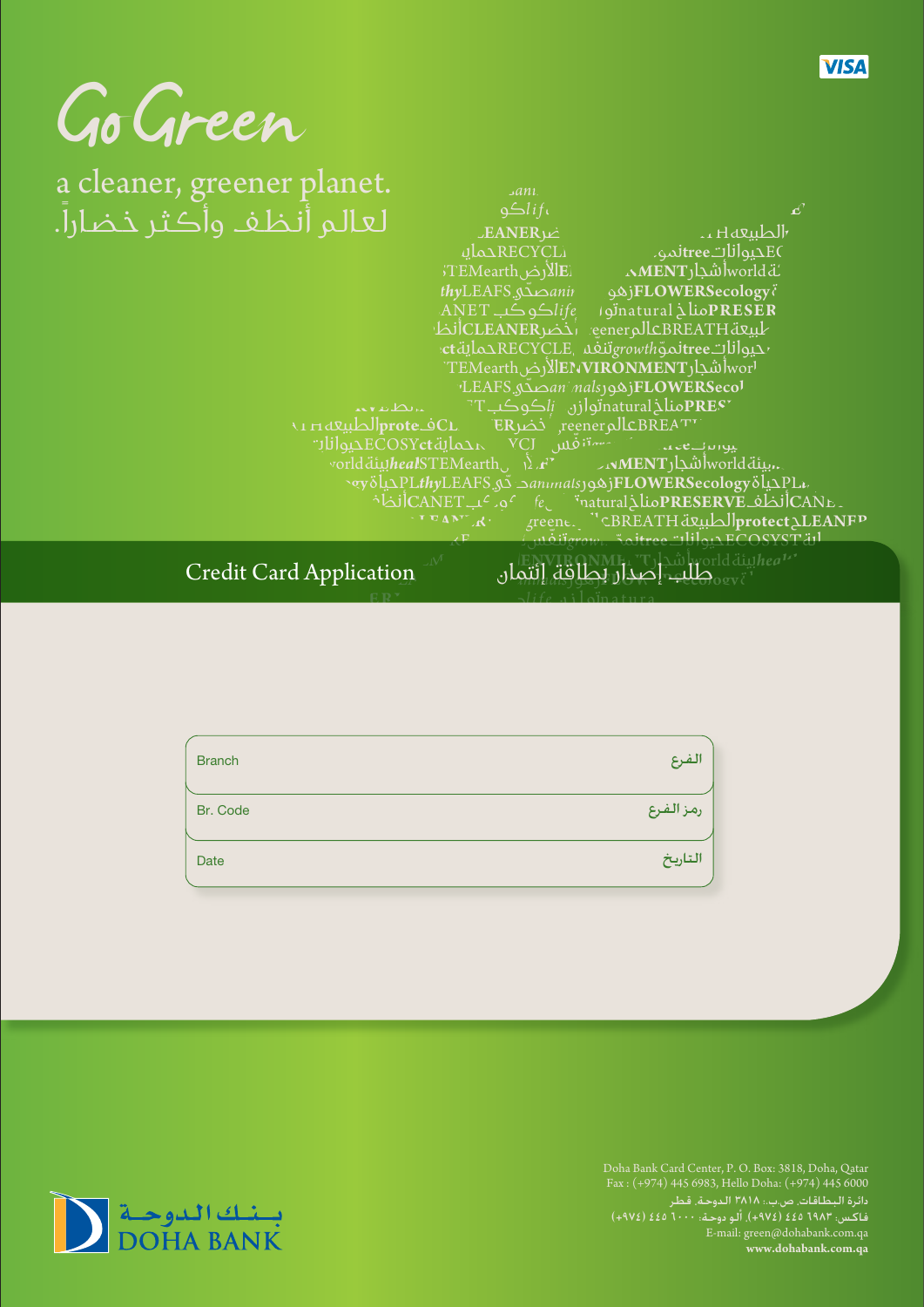| Visa Green Card   Limit ______<br>$\Box$ Shared<br>$\Box$ Seperate                                                                                                                                                             | بطاقة فيزا الخضراء └ الحدّ الإئتماني<br>مشتركة $\Box$<br>منفصلة $\square$                                                           |
|--------------------------------------------------------------------------------------------------------------------------------------------------------------------------------------------------------------------------------|-------------------------------------------------------------------------------------------------------------------------------------|
|                                                                                                                                                                                                                                |                                                                                                                                     |
| <b>PERSONAL DETAILS</b>                                                                                                                                                                                                        | البيانات الشخصية                                                                                                                    |
| <b>Account Number</b>                                                                                                                                                                                                          | رقم الحساب                                                                                                                          |
| Name and the control of the control of the control of the control of the control of the control of the control of the control of the control of the control of the control of the control of the control of the control of the | الإسم                                                                                                                               |
| $\Box$ 20% $\Box$ 50% $\Box$ 100%<br>$\Box$ 5% $\Box$ 10%<br><b>Repayment Option</b>                                                                                                                                           | $\chi_1 \dots \Box \quad \chi_0 \dots \Box \quad \chi_1 \dots \Box \quad \chi_1 \dots \Box \quad \chi_0 \Box \quad \Box \dots \Box$ |
| Passport Number / I.D. Number                                                                                                                                                                                                  | رقم البطاقة الشخصية / جواز السفر<br>تناريخ الانتهاء _____/ _____/                                                                   |
| Name as you want to be on card                                                                                                                                                                                                 | الإسم باللغة الاجُليزية كما تود ان يظهر على البطاقة (يرجى ترك مسافة بين الأسماء )                                                   |
|                                                                                                                                                                                                                                |                                                                                                                                     |
| Date of Birth ______/ _____/ _______ Nationality _______________________________                                                                                                                                               | تاريخ الميلاد _____ / ____ / ____                الجنسية ___                                                                        |
| Marital Status: Single Married Number of Kids __________________________________                                                                                                                                               |                                                                                                                                     |
| Secret word <u>the contract of the contract of the contract of the contract of the contract of</u>                                                                                                                             | الكلمة السرية                                                                                                                       |
| Additional Secet Question: Mother's Maiden Name                                                                                                                                                                                | سـؤال سىرى إضـافى: شـهـرة الأم ___                                                                                                  |
|                                                                                                                                                                                                                                | <b>البريد الإلكترونى</b> (إلزامي لاستلام كشف حسابك عبر البريد) ________________________                                             |
| <b>RESIDENTIAL ADDRESS</b>                                                                                                                                                                                                     | بيانات السكن                                                                                                                        |
| $\Box$ Rent $\Box$ Own<br><b>Paid by company</b>                                                                                                                                                                               |                                                                                                                                     |
|                                                                                                                                                                                                                                |                                                                                                                                     |
|                                                                                                                                                                                                                                |                                                                                                                                     |
|                                                                                                                                                                                                                                |                                                                                                                                     |
| Nearest landmark <b>Nearest landmark</b>                                                                                                                                                                                       | اقرب معلم للمنزل __                                                                                                                 |
| Permanent Address in Home Country                                                                                                                                                                                              | العنوان الدائم في البلد الأم                                                                                                        |
|                                                                                                                                                                                                                                |                                                                                                                                     |
|                                                                                                                                                                                                                                |                                                                                                                                     |
|                                                                                                                                                                                                                                |                                                                                                                                     |
| Nearest landmark                                                                                                                                                                                                               | اقرب معلم للمنزل _                                                                                                                  |
| <b>EMPLOYMENT/BUSINESS DETAILS</b>                                                                                                                                                                                             | بيانات العمل                                                                                                                        |
| Employment Status: Salaried Self Employed                                                                                                                                                                                      |                                                                                                                                     |
|                                                                                                                                                                                                                                |                                                                                                                                     |
|                                                                                                                                                                                                                                |                                                                                                                                     |
| Telephone <b>Extension No.</b> Fax No. 2008                                                                                                                                                                                    |                                                                                                                                     |
| P.O.Box City City                                                                                                                                                                                                              |                                                                                                                                     |
|                                                                                                                                                                                                                                |                                                                                                                                     |
| Relationship Contact Contact Contact Contact Contact Contact Contact Contact Contact Contact Contact Contact Contact Contact Contact Contact Contact Contact Contact Contact Contact Contact Contact Contact Contact Contact C |                                                                                                                                     |
|                                                                                                                                                                                                                                |                                                                                                                                     |
|                                                                                                                                                                                                                                |                                                                                                                                     |
| <b>SUPPLEMENTARY CARD DETAILS:</b>                                                                                                                                                                                             | بيانات البطاقات الإضافية                                                                                                            |
| <b>Card Number 1</b>                                                                                                                                                                                                           | البطاقة الاولى                                                                                                                      |
| Name                                                                                                                                                                                                                           | الإسم                                                                                                                               |
| Relationship __<br>Limit Requested Letter and Limit Requested<br>Date of Birth $\frac{1}{2}$ / $\frac{1}{2}$                                                                                                                   | صلة القرابة __________________________________ الحد الإئتماني الطلوب.                                                               |
|                                                                                                                                                                                                                                | تاريخ الانتهاء ____ / ____ / ____                                                                                                   |
| <b>Card Number 2</b>                                                                                                                                                                                                           | البطاقة الثانية                                                                                                                     |
| Name                                                                                                                                                                                                                           | الإسم                                                                                                                               |
| Relationship _________________________________Limit Requested __________________                                                                                                                                               |                                                                                                                                     |
| Date of Birth $\frac{1}{2}$ / $\frac{1}{2}$                                                                                                                                                                                    | تاريخ الانتهاء ____ / ____ / ____                                                                                                   |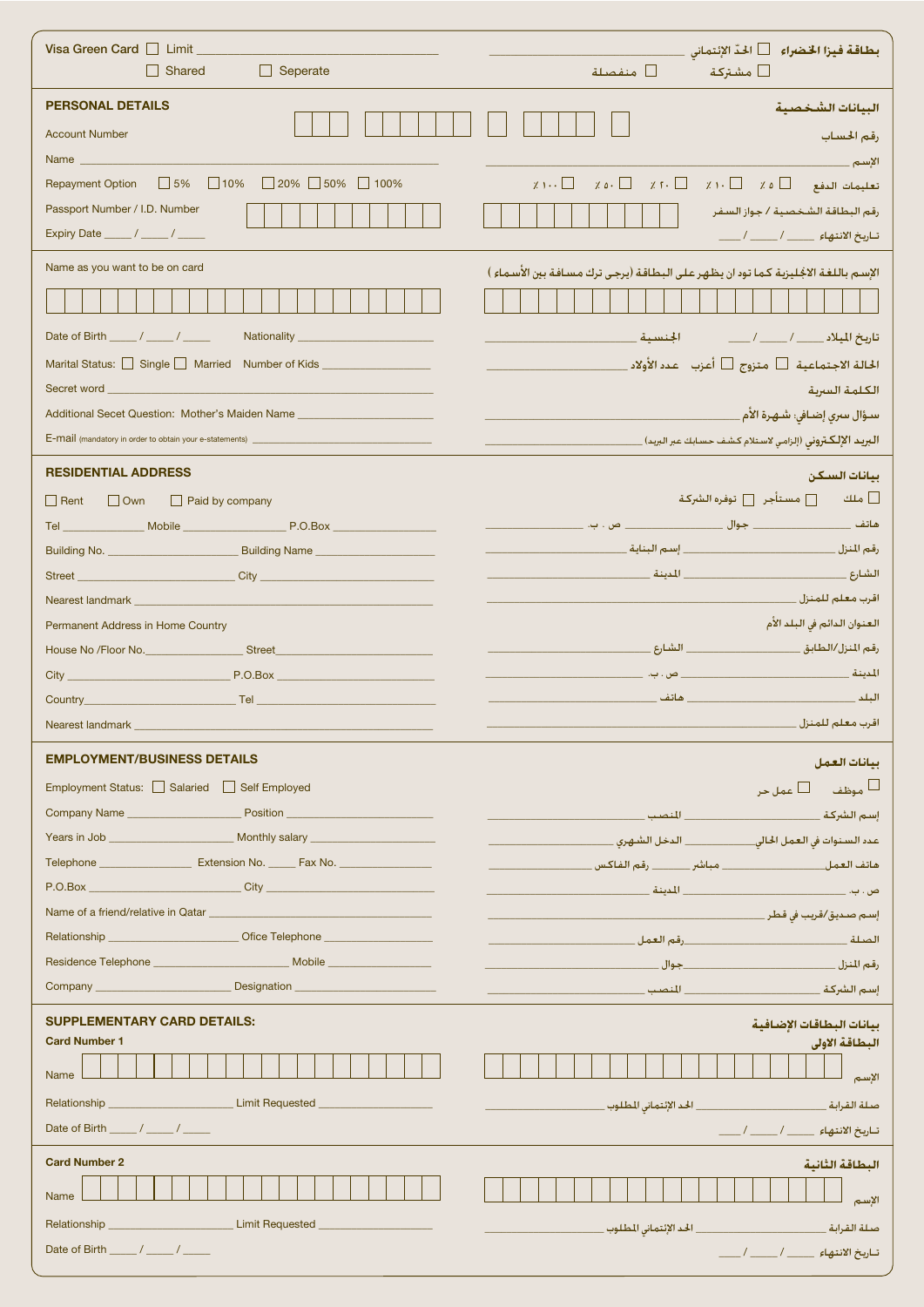

توقيع حامل البطاقة الفرعية الأولى

Principal Card Signature توقيع حامل البطاقة الرئيسية

**DETAILS OF OTHER CREDIT CARDS**

Supplementary Card 2 Signature توقيع حامل البطاقة الفرعية الثانية

|  |  |  |  | البطاقات الصادرة من البنوك الأخرى |  |
|--|--|--|--|-----------------------------------|--|
|--|--|--|--|-----------------------------------|--|

| <b>Member Since</b> | عضومنذ | Credit Limit (QR) | الحد الإئتماني | <b>Card Number</b> | رقم البطاقة | <b>Bank Name</b> | إسم البنك |
|---------------------|--------|-------------------|----------------|--------------------|-------------|------------------|-----------|
|                     |        |                   |                |                    |             |                  |           |
|                     |        |                   |                |                    |             |                  |           |
|                     |        |                   |                |                    |             |                  |           |

# **OTHER LIABILITIES**

| <b>Outstanding Balance</b> | Loan Type   الدفعة الشهرية   Monthly Installment (QR)   الرصيد القائم                             ا | نوع الثرض | <b>Bank Name</b><br>إسم البنك |
|----------------------------|-----------------------------------------------------------------------------------------------------|-----------|-------------------------------|
|                            |                                                                                                     |           |                               |
|                            |                                                                                                     |           |                               |

I the undersigned hereby acknowledge that the above information is valid & enforceable, and I agree to be bound with the limit approved by the bank hereunder declaring that I have read, understand and accept, the terms and conditions mentioned over leaf and agree to be bound by the same and any amendments thereto:

اقرّ انا الموقع ادناه بان كـافـة البياتات الـواردة اعـلاه صـحـيـحـة واوافـق عـلـى حـد سـقـف الإئتمـان الـذي<br><sub>ت</sub>وافـق عـليـه الـبـنـك في عـجـز هـذا الـطـلب. كـمـا أقـرّ بـأن تـوقيـعـي غـلـي هـذا الـطـلب يـعـتٍبر تـوثيـعـا احكام وشروط هذه الإتفاقية المذكورة خلف هذه الصفحة زاية تعديلات تطرا عليها٬ والتى فهمت محتواها ومضيمونها وقبلتها وأتعهد بعدم الإخلال بهاء

Signature of Principal Card Applicant \_

**FOR BRANCH USE ONLY**

Date  $\_\_\_\_\_\_\_\_\_\_\_\_\_\_$ 

 $\frac{1}{2}$ التاريخ \_\_\_\_\_ / \_\_\_\_\_ /

\_\_\_\_\_\_\_\_\_\_\_\_\_\_\_\_\_\_\_\_\_\_\_\_\_\_\_\_\_\_\_\_\_\_\_\_\_\_\_\_

| <b>FUR BRANGH USE UNLY</b>                                      |                                                                                                                       |                                                                                                                                                                                                                                      |          |  |  |  |
|-----------------------------------------------------------------|-----------------------------------------------------------------------------------------------------------------------|--------------------------------------------------------------------------------------------------------------------------------------------------------------------------------------------------------------------------------------|----------|--|--|--|
|                                                                 |                                                                                                                       | <b>Account Number</b><br>$\mathcal{L}^{\text{max}}_{\text{max}}$ and $\mathcal{L}^{\text{max}}_{\text{max}}$ and $\mathcal{L}^{\text{max}}_{\text{max}}$                                                                             |          |  |  |  |
|                                                                 |                                                                                                                       |                                                                                                                                                                                                                                      |          |  |  |  |
| <b>Total Limit QR</b>                                           |                                                                                                                       |                                                                                                                                                                                                                                      |          |  |  |  |
|                                                                 | Government/Semi Government<br>Private Company                                                                         | Self Employed                                                                                                                                                                                                                        |          |  |  |  |
| <b>Card Number</b>                                              | <u> 1989 - Johann John Stein, markin film yn y brening yn y brening yn y brening yn y brening yn y brening yn y b</u> |                                                                                                                                                                                                                                      |          |  |  |  |
|                                                                 |                                                                                                                       |                                                                                                                                                                                                                                      |          |  |  |  |
|                                                                 |                                                                                                                       |                                                                                                                                                                                                                                      |          |  |  |  |
|                                                                 |                                                                                                                       |                                                                                                                                                                                                                                      |          |  |  |  |
| <b>OBLIGATIONS</b>                                              | Outstanding                                                                                                           | <b>Monthly Deductions</b>                                                                                                                                                                                                            | Past Due |  |  |  |
| Person Loan                                                     |                                                                                                                       |                                                                                                                                                                                                                                      |          |  |  |  |
| Card Loan                                                       |                                                                                                                       |                                                                                                                                                                                                                                      |          |  |  |  |
| <b>QNB Housing</b>                                              |                                                                                                                       |                                                                                                                                                                                                                                      |          |  |  |  |
| <b>Other liabilities</b>                                        |                                                                                                                       |                                                                                                                                                                                                                                      |          |  |  |  |
| <b>TOTAL OBLIGATIONS</b>                                        |                                                                                                                       |                                                                                                                                                                                                                                      |          |  |  |  |
| <b>Total Obligation Percentage</b>                              |                                                                                                                       | <b>Elligible for Credit Limit of QR</b>                                                                                                                                                                                              |          |  |  |  |
| <b>RECOMMENDATION</b>                                           |                                                                                                                       |                                                                                                                                                                                                                                      |          |  |  |  |
| Recommended Not recommended                                     |                                                                                                                       |                                                                                                                                                                                                                                      |          |  |  |  |
| Officer Signature                                               |                                                                                                                       |                                                                                                                                                                                                                                      |          |  |  |  |
| Branch Committee Approval <b>Exploration Committee Approval</b> |                                                                                                                       |                                                                                                                                                                                                                                      |          |  |  |  |
| <b>Head Office Approval</b>                                     |                                                                                                                       |                                                                                                                                                                                                                                      |          |  |  |  |
|                                                                 | EBD: Received on <b>EXAMPLE EDUCATION</b> CONTINUES AND THE CONTINUES.                                                | Checked by <u>Charles and Checked by Checked by Checked by Checked and Checked by Checked and Checked and Checked</u>                                                                                                                |          |  |  |  |
|                                                                 | Approved by the contract of the contract of the contract of the contract of the contract of the contract of the       | <b>Issued on the contract of the contract of the contract of the contract of the contract of the contract of the contract of the contract of the contract of the contract of the contract of the contract of the contract of the</b> |          |  |  |  |